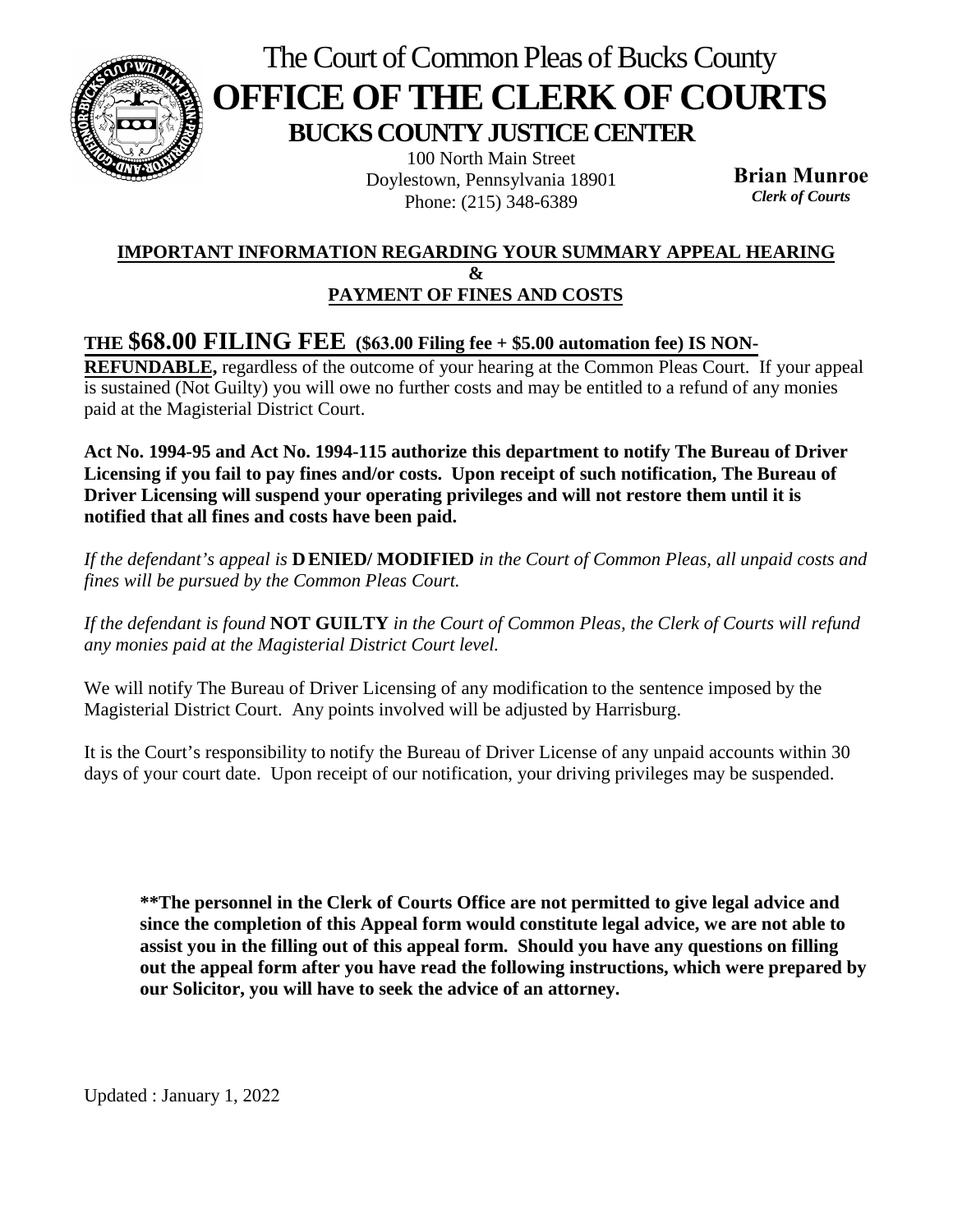#### **INSTRUCTIONS FOR FILING APPEAL FROM SUMMARY CONVICTIONS**

A. Make \$68.00 check or money order payable to: CLERK OF COURTS – CRIMINAL DIVISION send with Appeal form to **CLERK OF COURTS-CRIMINAL 100 NORTH MAIN STREET DOYLESTOWN PA 18901**

For each appeal filed, there is a **\$68.00 FILING FEE** *(NON-REFUNDABLE).* This is a **PRE-HEARING HANDLING COST AND NOT RETURNABLE.** Relief from paying this fee can be obtained by having a Court Order signed and approved by the Judge, declaring the person filing the appeal "a Pauper". When an appeal is filed with 2 or more citations, as long as they were issued at the same time and by the same Police Officer, they will be considered **ONE Appeal (they may be filed on one form).**

B. This appeal must be filed within 30 days from the date of the Magisterial District Justice Hearing and/or the Magisterial District Justice decision. The 30 days include Saturdays, Sundays and Holidays. This office must receive the appeal on or before the 30th day for the appeal to be considered timely filed**. (SEE RULE OF CRIMINAL PROCEDURE NO. 460)**

#### *FILLING OUT APPEAL FORM :*

**Appellant (***PERSON CHARGED***)** must list full name and current mailing address. You may also add the following helpful information: date of birth, phone number.

#### INFORMATION FROM CITATION OR COMPLAINT: **BE SURE TO ADD ALL CITATIONS AND MDJ DOCKET NUMBERS YOU WISH TO APPEAL**

- a. DATE of citation from Police Officer or date complaint signed by private citizen.
- b. Issuing Authority DOCKET NUMBER (TR# or NT#)
- c. CITATION NO. (as appears on the citation)
- d. MAGISTERIAL DISTRICT NO. (i.e. 07-1-01, 07-1-02, etc.)

Complete:

- a. Appeal from sentence of : i.e. paying fines and costs, Motor Vehicle violation, time in prison, points
- b. Fill in date of sentence (M.D.J. Hearing) or date you were found guilty, appeal must be filed NO LATER than 30 days from date of sentence.
- c. List nature of charge i.e. speeding, stoplight, passing school bus, etc.

Complete Name and Address of **Issuing Authority** (MAGISTERIAL DISTRICT JUSTICE) who heard the case and rendered his/her decision.

Complete Attorney Information if at the time of your appeal you expect to have an attorney represent you; if not, write **"NONE".**

- C. **Mail or hand-deliver your completed appeal form with the \$68.00 filing fee to the Clerk of Courts Office at 100 North Main Street, Doylestown, PA 18901** Your appeal will be clocked in, issued a docket number, and a copy returned to you. A certified copy will be issued to you if your appeal is from a motor vehicle conviction.
- D. The **COURT ADMINISTRATION OFFICE** sets a hearing date approximately two to four months from the date that your appeal is perfected.
- E. If defendant wishes to **Withdraw the Appeal**, he/she must do so PRIOR to the hearing date. There is no refund from this \$68.00 filing fee.